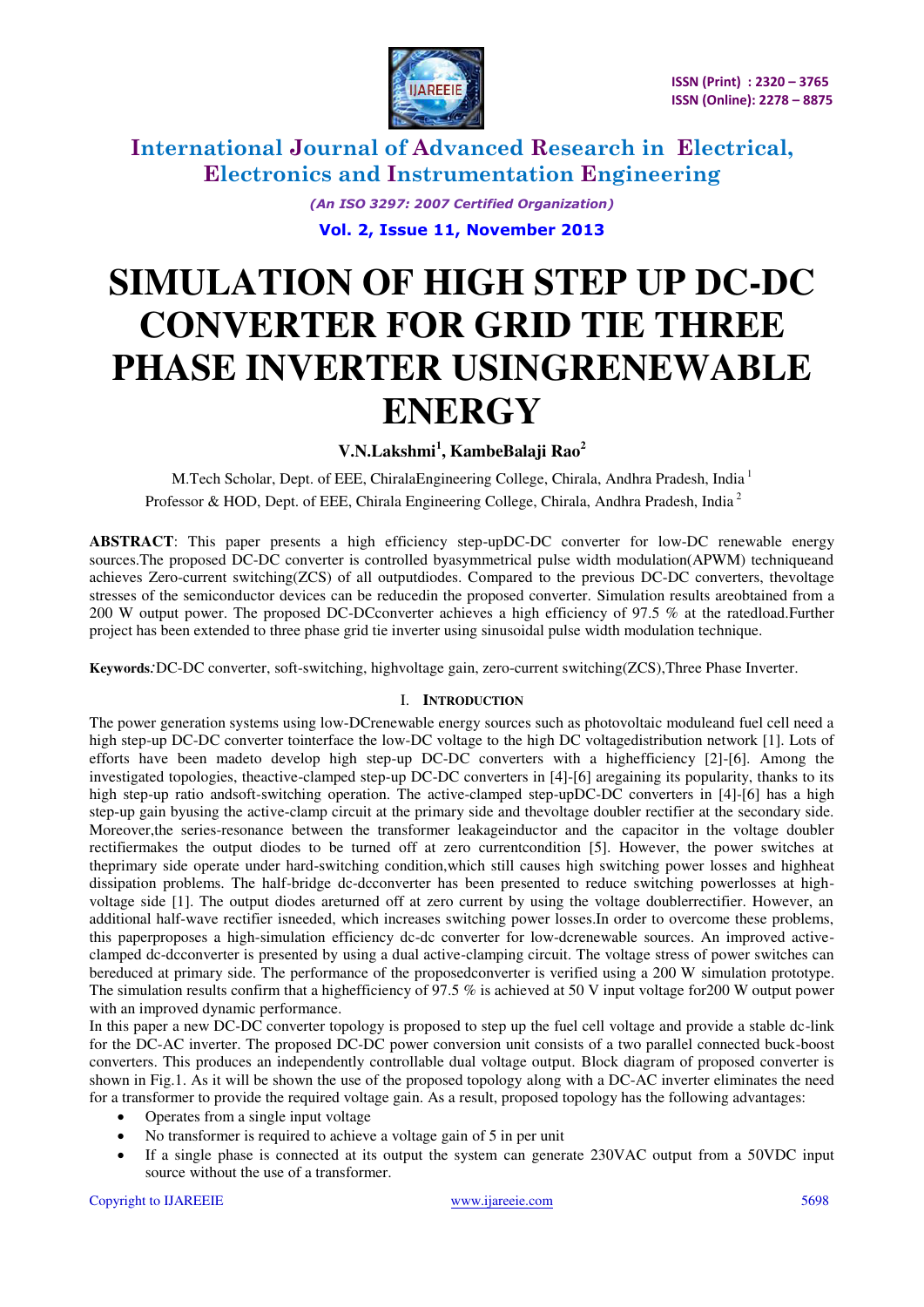

*(An ISO 3297: 2007 Certified Organization)* 

**Vol. 2, Issue 11, November 2013** 



**DC-DC** converter

**DC-AC** inverter

#### II. **INVERTER CONTROL SCHEME**

Fig.1: Proposed system configuration

The Fig. 1 shows the circuit diagram of the proposed stepupDC-DC converter. This converter combines an inputcapacitor *Ci*, a clamp capacitor *Cc,* main switches*S1* and*S4*, an auxiliary switches*S2* and *S3*, the resonant capacitor*Cr*, two output diode *Do1* and *Do2*, an output capacitor *Co*,and the secondary side leakage inductor *Llk*. Each switchhas its own parasitic capacitor *CS1* ~ *CS4* and body diode*DS1* ~ *DS4*. The switches operate at a constant switchingperiod *Ts*(= 1/*fs*) with the asymmetrical pulse-widthmodulation(APWM). The transformer *T* has themagnetizing inductor *Lm* and leakage inductor *Likwith* theturns ratio of 1 *: N* where  $N = Ns/Np$ . The proposedconverter operates in a continuous conduction mode sothat the magnetizing inductor current *iLm*flowscontinuously. The capacitors *Cc*, *Co* are large enough sothat their voltages are considered constant as *Vc*and *Vo*. *D*is the duty ratio based on *S1* (*S4*) turn-on time. Fig. 2(a)shows the operation waveforms of the primary sidecomponents. Fig. 2(b) shows the operation waveforms ofthe secondary side components. Fig. 3 shows theoperation modes of the proposed converter for *Ts*. The

proposed converter has six distinct operating modes for*Ts*as follows:



Fig.2(a): Voltage Waveforms of Switches

*Mode 1 [t0, t1]:* At  $t = t0$ , *S1* and *S4* are turned on. Since *VLm*= *Vi*, the magnetizing inductor current  $i_{Im}$  increases linearly as

Copyright to IJAREEIE [www.ijareeie.com](http://www.ijareeie.com/) 5699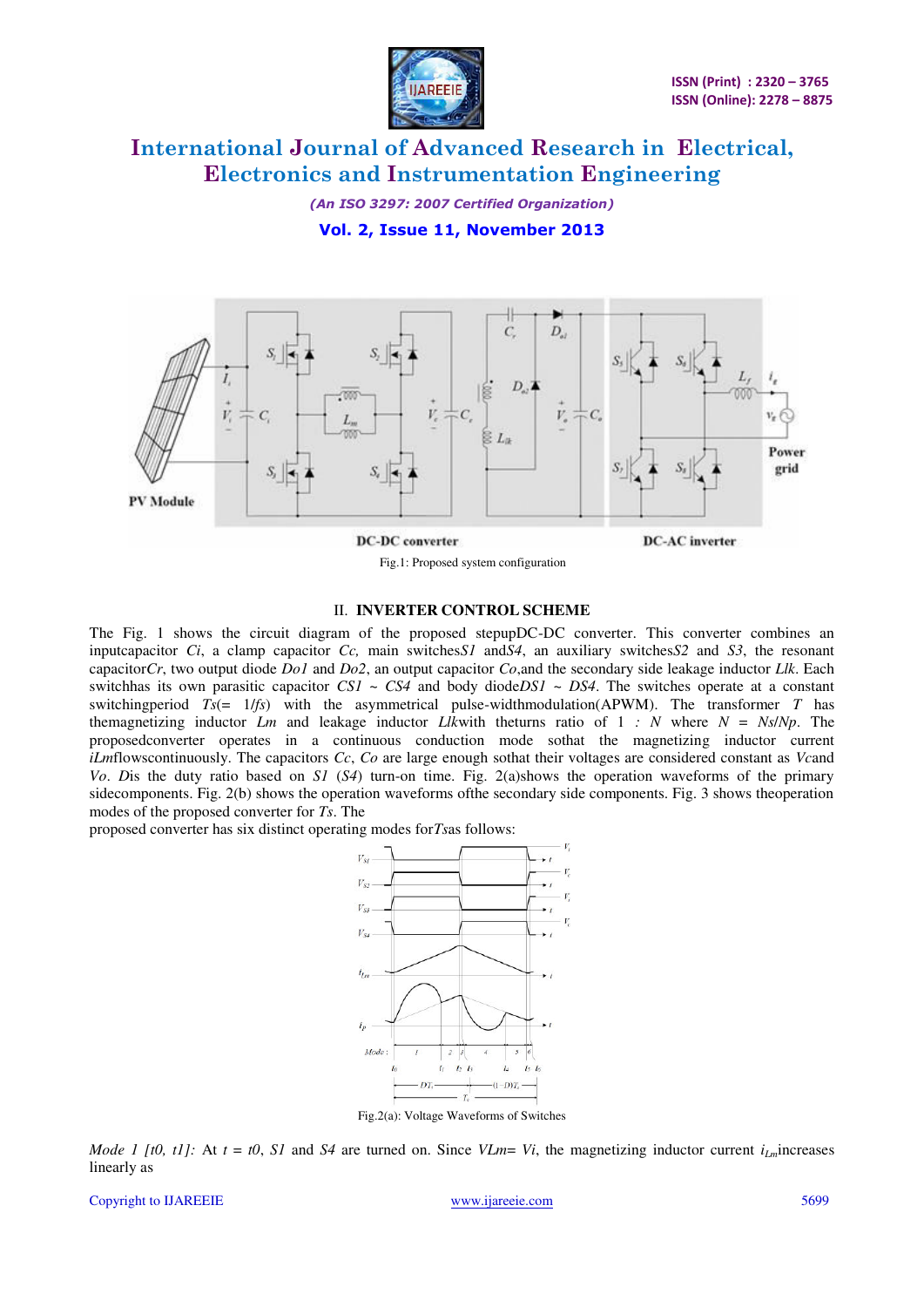

*(An ISO 3297: 2007 Certified Organization)* 

#### **Vol. 2, Issue 11, November 2013**

 $iLm(t) = iLm(t0) + Vi/Lm * (t - t0)$  (1)



Fig. 2(b): Voltage and Current Waveforms across Diode



From  $V = L \frac{di}{dt} \implies di = V/L * dt$  (2)

When *nVi*is applied to the secondary winding of *Ns*, the diodes *Do1* is turned on. The series-resonant circuit consisting of *Llk*and *Cr* is formed, respectively. By the series resonance between *Llk*and *Cr*, the energy stored in the capacitor *Cr*  is transferred to the output capacitors *Co*. The angular resonant frequency *\_r* of this series-resonant circuit is

 $w_r = 2\pi f_r = 1/\sqrt{L}$ 

where*fr*is the resonant frequency. By referring the output diode current *iDo1* to the primary side, the primary current *ip*is expressed as

$$
ip(t) = lLm(t) \nip(t) = ilm(t) + niD01(t) \nip(t) = ip(t0) + \frac{Vi}{lm} * (t - t0) + niD01(t) \tag{3} \nib01(t) = \frac{v_0 - nVi - Vr}{zr} \sin wr(t - t0) \tag{4} \nWhere Zr = \sqrt{L_{lk}/C_r} \tag{5}
$$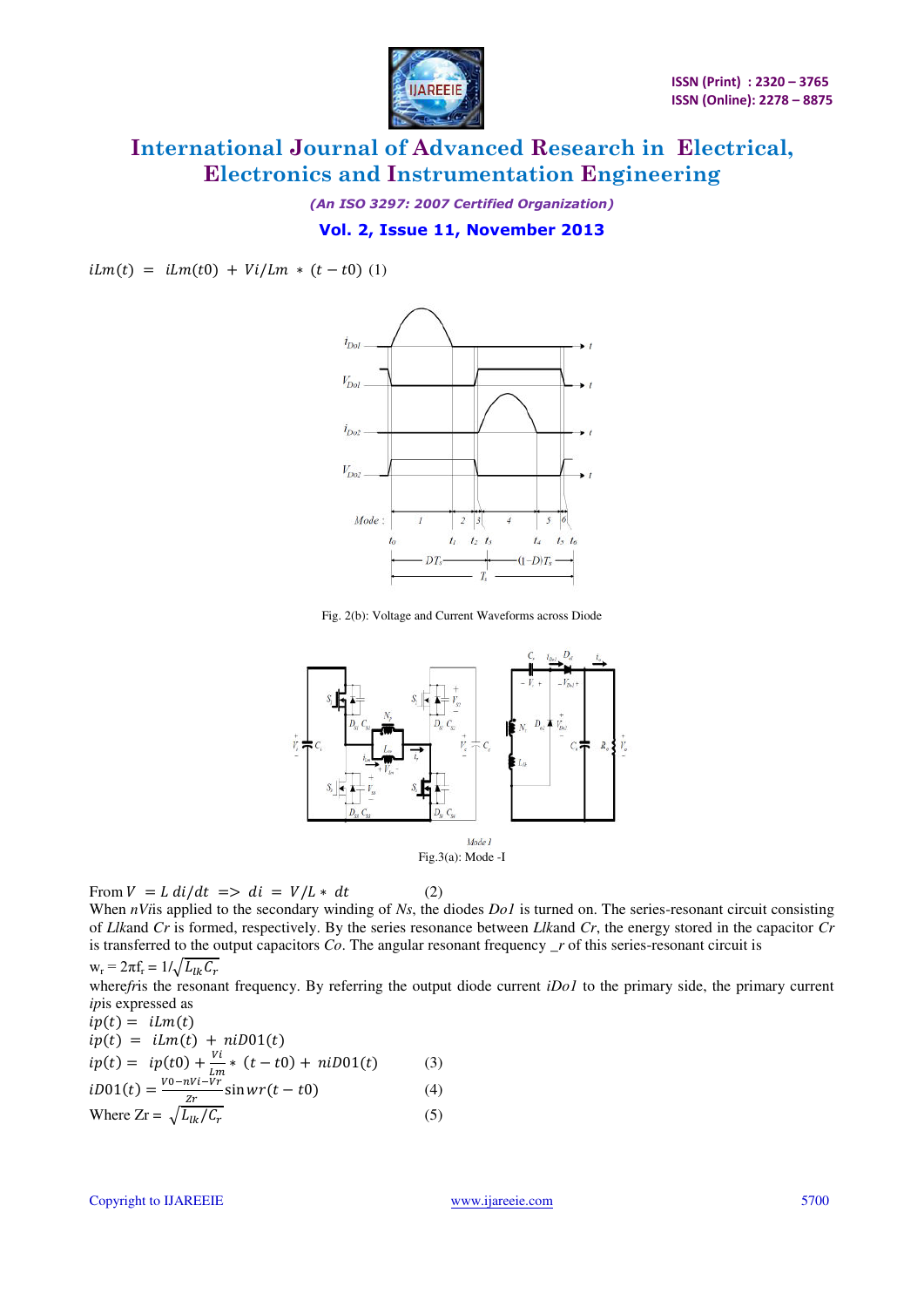

*(An ISO 3297: 2007 Certified Organization)* 

#### **Vol. 2, Issue 11, November 2013**

*Mode 2 [t1, t2]:* At  $t = t1$ , the half-resonant period for the output diode currents *iDo1* is finished. The output diode currents *iDo1* is zero before *Do1* is turned off. Zero current switching of *Do1* is achieved without any diode reverse recovery problem at the end of *Mode 2*.



Fig.3(b): Mode -II

*Mode 3 [t2, t3]:* At *t* = *t2*, *S1* and *S4* are turned off. The primary current *ip*charges *CS1* and *CS4,* discharges *CS2* and *CS3*. The voltage *VS1* across *S1* increases from zero to the voltage *Vi*and The voltage *VS4* across *S4* increases from zero to *Vc.* Since the capacitor  $CS$  (=  $CS1 = CS4$ ) is very small, the time interval during this mode is considered negligible compared to *Ts*.



Fig.3(c): Mode -III

*Mode 4 [t3, t4]:* At  $t = t3$ , the auxiliary switches *S2* and *S3* are turned on with zero voltage. Thus, switching loss is reduced. Since *VLm*= –*Vc*, the magnetizing inductor current *iLm*decreases linearly as  $ilm(t) = ilm(t3) - \frac{V}{lA}$  $\frac{v}{Lm} * (t - t3)$  (6)



Copyright to IJAREEIE [www.ijareeie.com](http://www.ijareeie.com/) 5701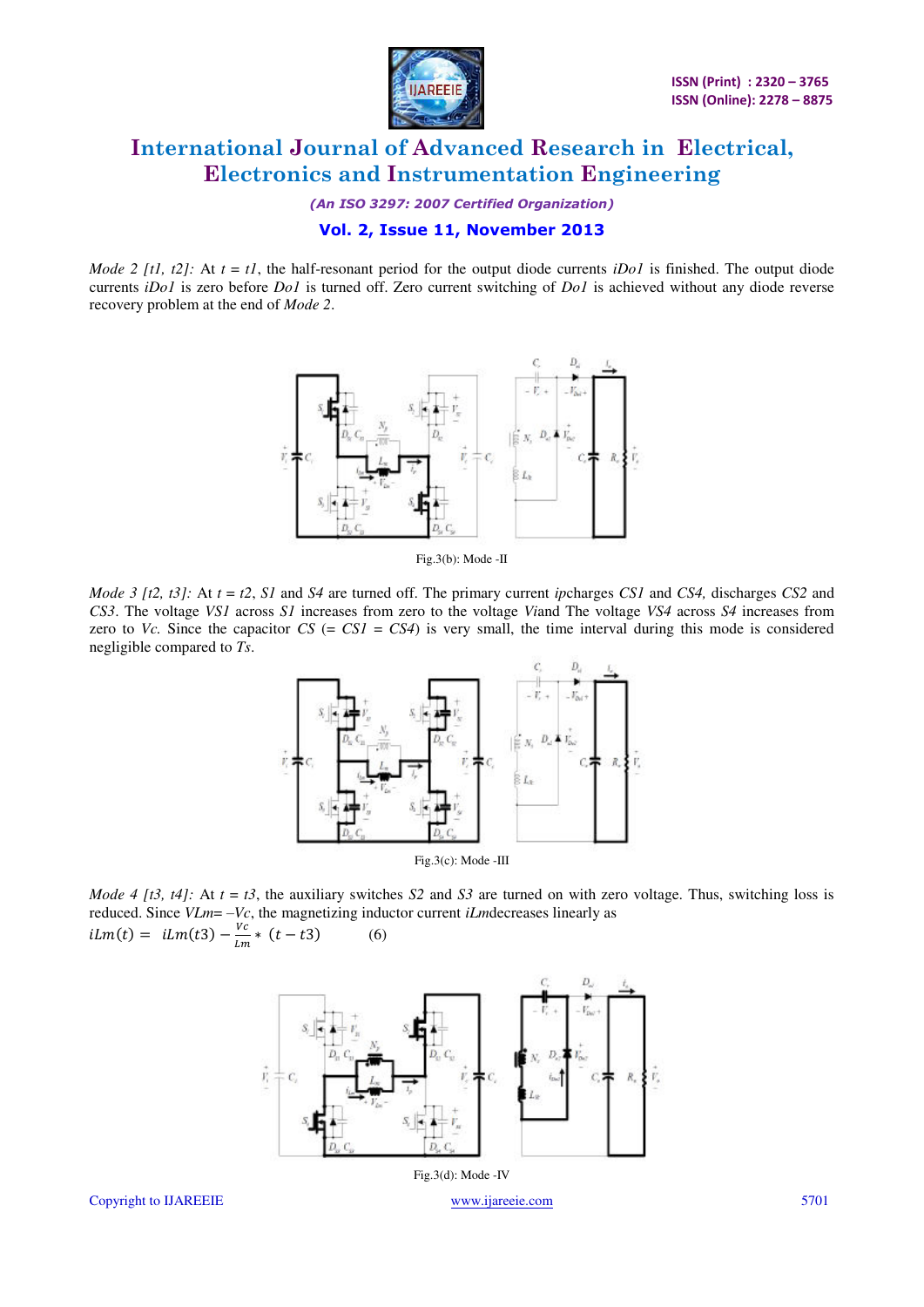

*(An ISO 3297: 2007 Certified Organization)* 

#### **Vol. 2, Issue 11, November 2013**

When –*nVc*is applied to the secondary winding of *Ns*, the output diode *Do2* is turned on. The series-resonant circuit consisting of *Llk*and *Cr* is formed, respectively. Through the output diode *Do2*, the energy is transferred to the resonant capacitor *Cr*. By referring the output diode current *iDo2* to the primary side, the primary current *ip*is expressed as  $ip(t) = ip(t3) - \frac{v}{l_1}$  $\frac{V_{\text{c}}}{Lm}$  (*t* - *t*3) - *niD*02(*t*) (7) where the output diode current *iDo2* is given by  $iD02(t) = \frac{n}{t}$  $\frac{c+v}{2r}$  sin  $wr(t-t0)$  (8)

*Mode 5 [t4, t5]:* At  $t = t4$ , the half-resonant period of the output diode currents *iDo2* is finished. The output diode current *iDo2* is zero before *Do2* is turned off. Zero-current switching of *Do2* is achieved without any diode reverse recovery problem at the end of *Mode 5* 



*Mode 6 [t5, t6]:* At *t* = *t5*, *S2* and *S3* are turned off. The primary current *ip*charges *CS2* and *CS3,* discharges *CS1* and *CS4*. The voltage *VS2* across *S1* increases from zero to the voltage *Vc*and The voltage *VS3* across *S3* increases from zero to *Vi*. Since the capacitor  $CS$  (=  $CS2 = CS3$ ) is very small, the time interval during this mode is considered negligible compared to *Ts*. The next switching cycle begins when *S1* is turned on again. By imposing the voltagesecond valence role on the magnetizing inductor *Lm*, the capacitor voltages *Vc*, and *Vr*can be expressed as



where*D* is the duty cycle of the main switches *S1* and *S4*. For *Llk*<<*Lm*, (9) can be rewritten asfor voltage-second rule on the secondary winding, the following equations can be obtained.

| $Vr = \frac{D}{1-D} nVi$     | (11) |
|------------------------------|------|
| $(Vo-Vr)DTs = nVc-(1D)Ts$    | (12) |
| From 9, 10, 11, 12 we have   |      |
| $V_o = \frac{n}{1 - p} V_i$  | (13) |
| Copyright to <b>IJAREEIE</b> |      |

 $Vc = \frac{D}{1-z}$ 

 $Vr =$ 

[www.ijareeie.com](http://www.ijareeie.com/) 5702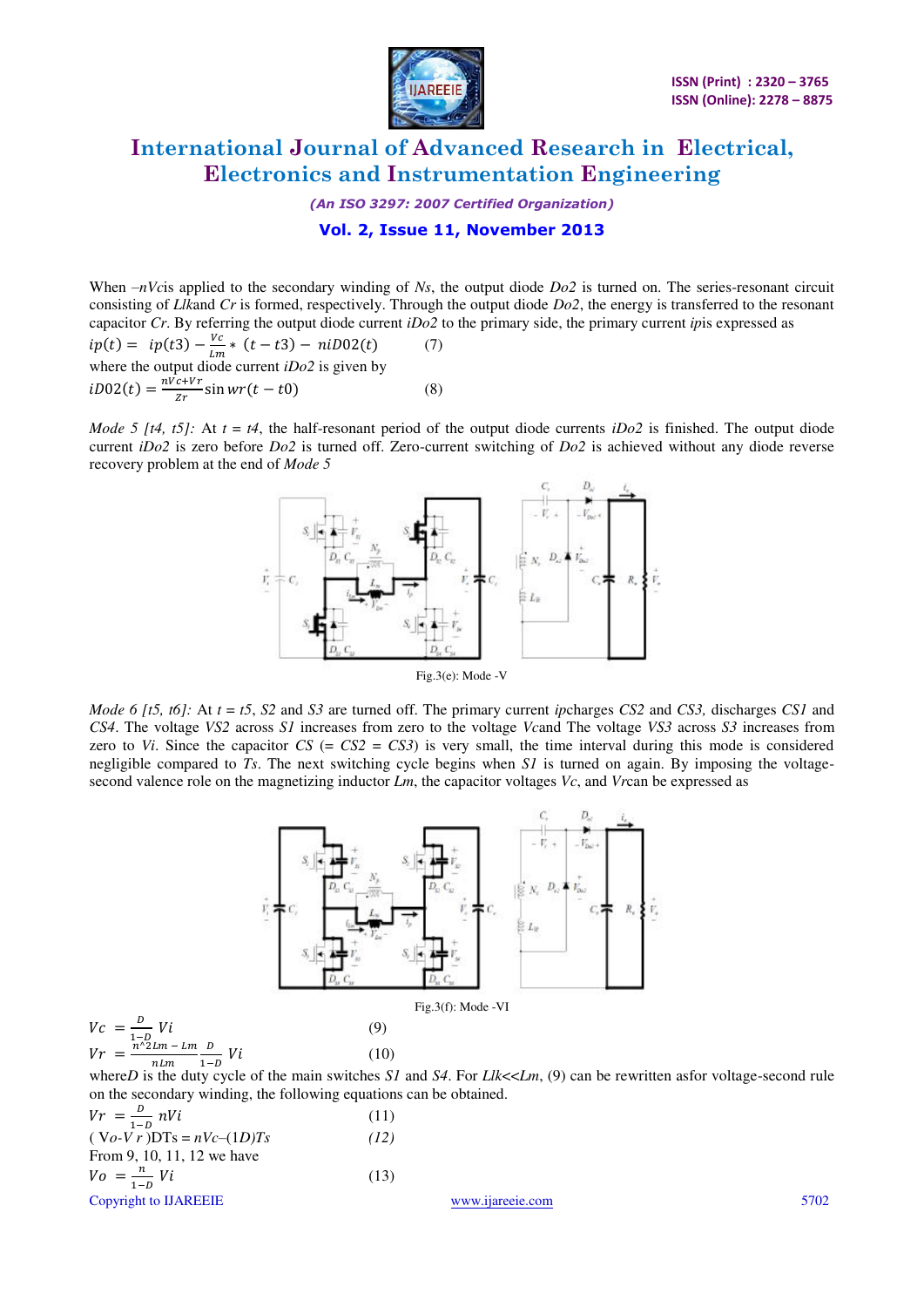

#### *(An ISO 3297: 2007 Certified Organization)*

#### **Vol. 2, Issue 11, November 2013**

The maximum voltage stress of *S1* and *S3* is confined to the input voltage *Vi*. The voltage stress of *S2* and *S4* is confined to the clamping capacitor voltage *Vc*. Fig. 4 shows the relation between the clamping capacitor voltage *Vc*and the duty ratio *D*. The dual active-clamping circuit is used in the proposed converter. The clamping capacitor voltage in case of the dual active-clamping circuit is always lower than the clamping capacitor voltage in case of the conventional active-clamping circuit. It means that the switch voltage stress of the proposed converter is always lower than the switch voltage stress of the previous converter [4] using the conventional active-clamping circuit. Especially, when the duty ratio is below 0.5, the clamping capacitor voltage can be lower than the input voltage *Vi*. It is critically beneficial in low-voltage PV applications where more than 50 % of the power losses are lost as switching power losses. The output diode currents *iDo1* and *iDo2* should be zero.

#### III. **SIMULATIONRESULTS**

Fig. 4 shows the Simulink model of the proposed converter and Fig. 5, 6 shows the primary current *ip*and output voltage of DC-DC converter, Fig. switch voltages*VS1* and *VS3* for 200 W output power. Fig. 5shows the simulation waveforms at 50 V input voltage.As shown in Figs. 5, *VS1* and *VS3* are clamped at the inputvoltage. Fig. 6 shows the primary current *ip*, clampingcapacitor voltage *Vc*, and switch voltages *VS2* and *VS4* for200 W output power. Fig. 6 shows the simulationwaveforms at 50 V input voltage. The clamping capacitorvoltage *Vc*is 48 V. *VS2* and *VS4* are clamped at 48 V.Fig. 8 shows the measured power efficiencies of theconverters at 50 V input voltage for different output loadconditions. The proposed converter achieves theefficiency of 97.5 % for 200 W output power. Theprevious active-clamped converter achieves the efficiencyof 97.2 % for 200 W output power. The efficiency of 0.3% is improved by the proposed converter at 50 V inputvoltage for 200 W output power. The previous halfbridgeconverter achieves the efficiency of 97.0 % for200 W output power. The proposed converter achievesthe highest efficiency for the rated output power.Switching power losses are reduced by decreasing thevoltage stress of power switches in the proposedconverter. The power efficiency is increased by reducingswitching power losses.



Fig.4: Simulink model of proposed converter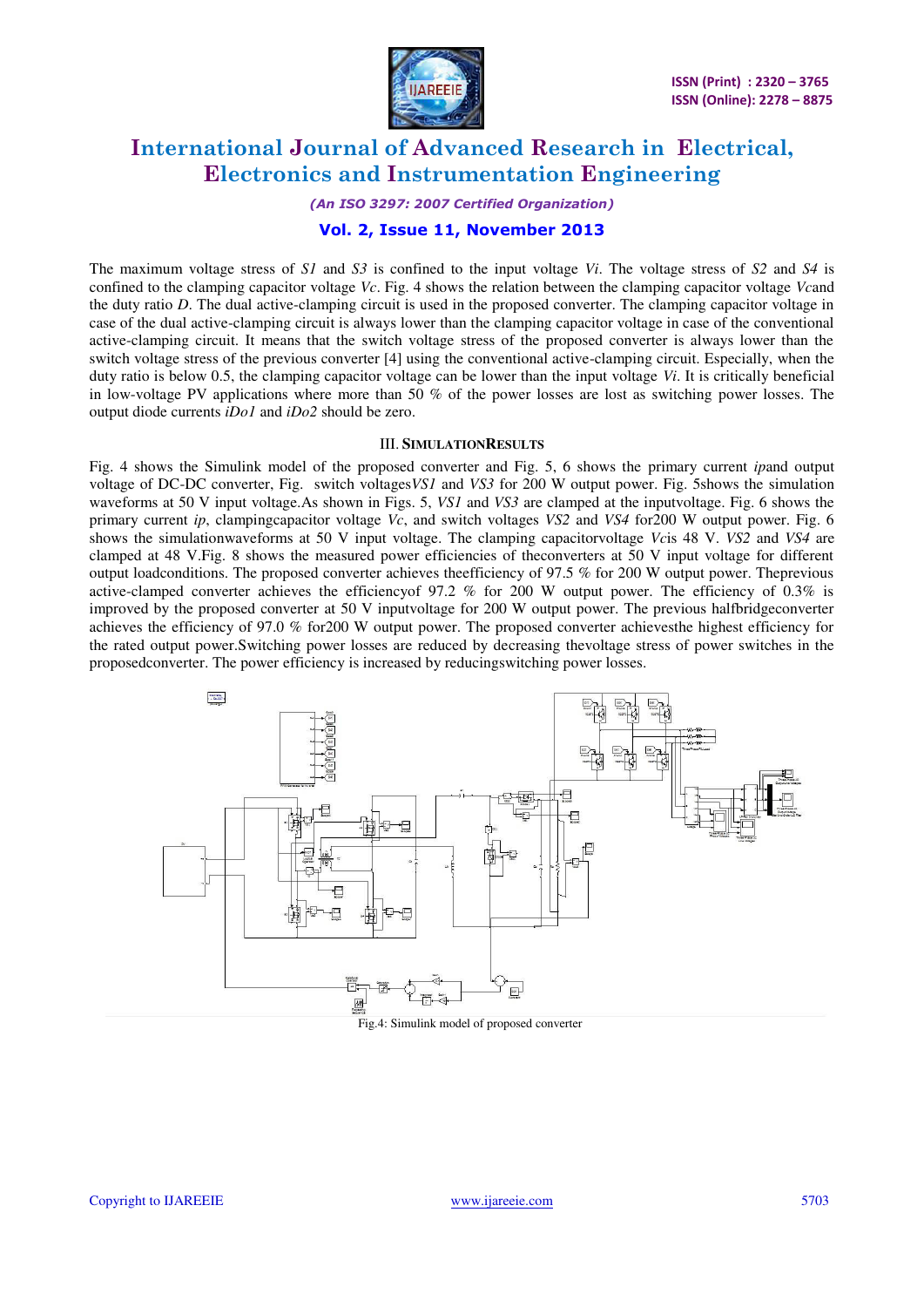

*(An ISO 3297: 2007 Certified Organization)* 

### **Vol. 2, Issue 11, November 2013**



Fig.5: Control loop Output Voltage of step up DC – DC Converter

Fig. 7 shows the simulation waveforms for 200 W output power. The diode currentflows in a resonant manner by the series resonance between the leakage inductor and the resonant capacitor. The diode current is zero before the output diode isturned off. Zero-current switching of each output diode isachieved at its turn-off instance.



Fig. 6:Input current wave form of the DC-DC Converter

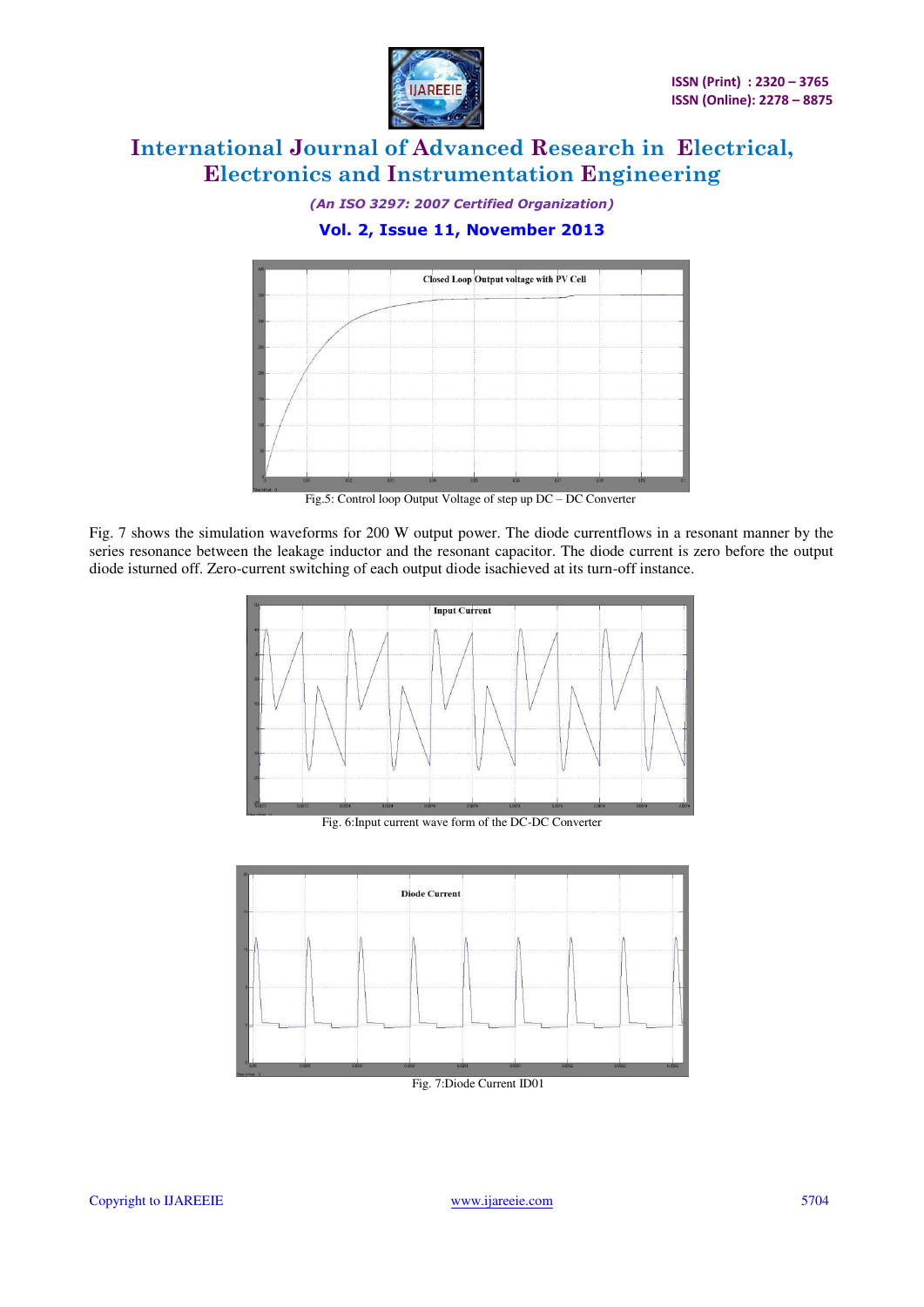

*(An ISO 3297: 2007 Certified Organization)* 

### **Vol. 2, Issue 11, November 2013**



Fig. 8:Voltage Across Switch VS1

Fig. 8 shows the output diode voltages *VDo1* and *VDo2*and output diode currents *iDo1* and *iDo2* for different outputload conditions. The switching powerloss caused by the diode reverse recovery current can beremoved by zerocurrent turn-off of the output diode.



Fig. 9: Voltage Across Switch VS1



Fig. 10:Wave form of voltage across diode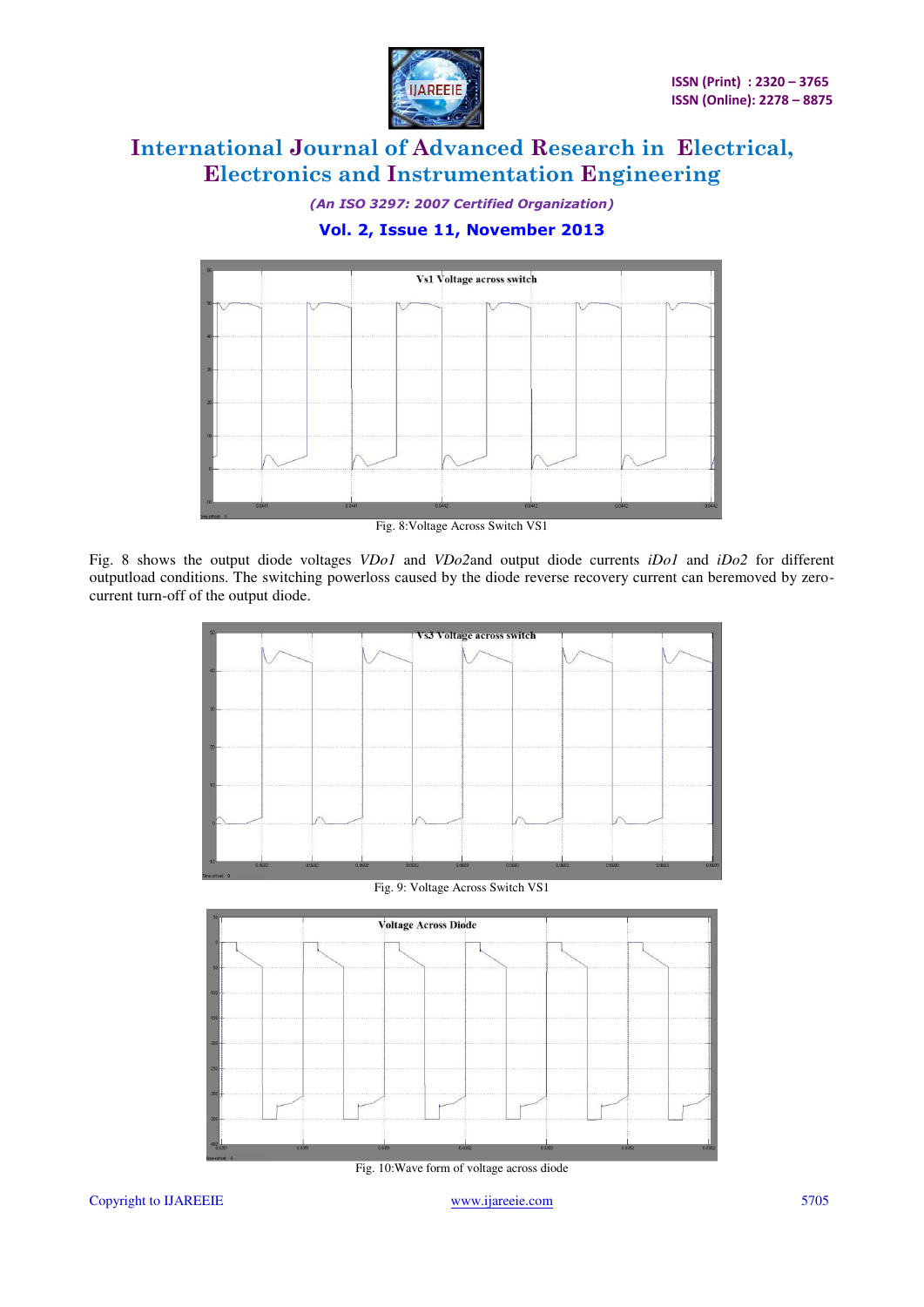

*(An ISO 3297: 2007 Certified Organization)* 

**Vol. 2, Issue 11, November 2013** 



Fig. 11: Inverter output voltages before using filter configuration

Fig. 11 shows the output voltage of inverter and output voltage without filterfor different outputload conditions. The switching powerloss caused by the switching of three phase inverter causes the output voltage to be stepped waveform.



Fig. 12:Inverter output voltages after using filter configuration

Fig. 12 shows the output voltage of inverter and output voltage with filterfor different outputload conditions. The switching powerloss caused by the switching of three phase inverter causes the output voltage to be stepped waveform without filter and filtering causes the output voltage to be pure sinusoidal which is directly fed to the grid.

#### IV.**CONCLUSION**

This paper presents a high efficiency step-up DC-DCconverter for low-DC renewable energy sources. Theoperation of the proposed converter has been described.The simulation results has been presented at inputvoltage *Vi*= 50 V. The proposed converter reduces theswitching power losses, increasing power efficiency. Byusing series resonant circuit, the proposed converterachieves ZCS turn-off to remove the reverse-recoveryproblem on output diodes. Simulation results haveshown that the proposed converter achieves a high efficiency of 97.5 %. By feeding DC output voltage of converter to three phase grid tie inverter gives pure sinusoidal voltage with 50Hz frequency and suitable output AC voltage .

#### **REFERENCES**

[1] Z Liang, R. Guo, J. Li, and A. Q. Huang, "A highefficiency PV module-integrated DC/DC converter for PV energy harvest in FREEDM systems," *IEEE Transactions on Power Electronics*, vol. 26, no. 3, pp. 897-909, Mar. 2011.